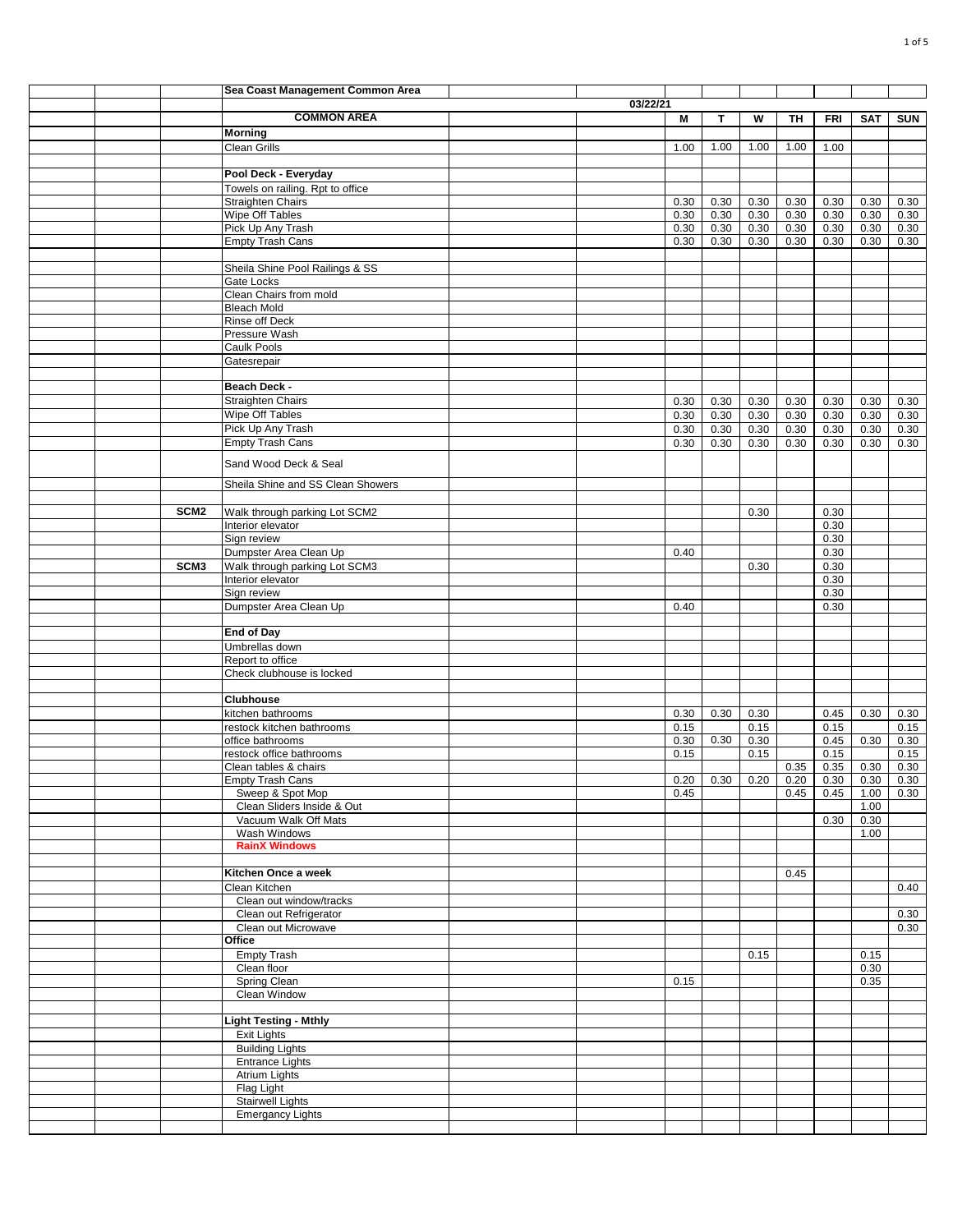|  | Sea Coast Management Common Area |  |  |      |      |      |      |            |            |            |  |  |
|--|----------------------------------|--|--|------|------|------|------|------------|------------|------------|--|--|
|  | 03/22/21                         |  |  |      |      |      |      |            |            |            |  |  |
|  | <b>COMMON AREA</b>               |  |  | М    |      | W    | ΤН   | <b>FRI</b> | <b>SAT</b> | <b>SUN</b> |  |  |
|  | SCM <sub>2</sub>                 |  |  |      |      |      |      |            |            |            |  |  |
|  | <b>Elevator Lobbies</b>          |  |  |      |      |      |      |            |            |            |  |  |
|  | <b>Empty Trash Cans</b>          |  |  | 0.45 | 0.30 |      |      | 0.45       | 0.30       |            |  |  |
|  | Wipe Horizonal Surfaces          |  |  |      | 0.30 | 0.30 |      | 0.45       | 0.30       |            |  |  |
|  | Blow Floor - Spot Mop            |  |  |      |      |      |      | 0.45       | 0.30       |            |  |  |
|  | Wipe Handrails                   |  |  |      | 0.30 | 0.30 | 0.20 | 0.45       |            |            |  |  |
|  | Vacuum Walk-Off Mats             |  |  |      |      |      |      | 0.45       | 0.30       |            |  |  |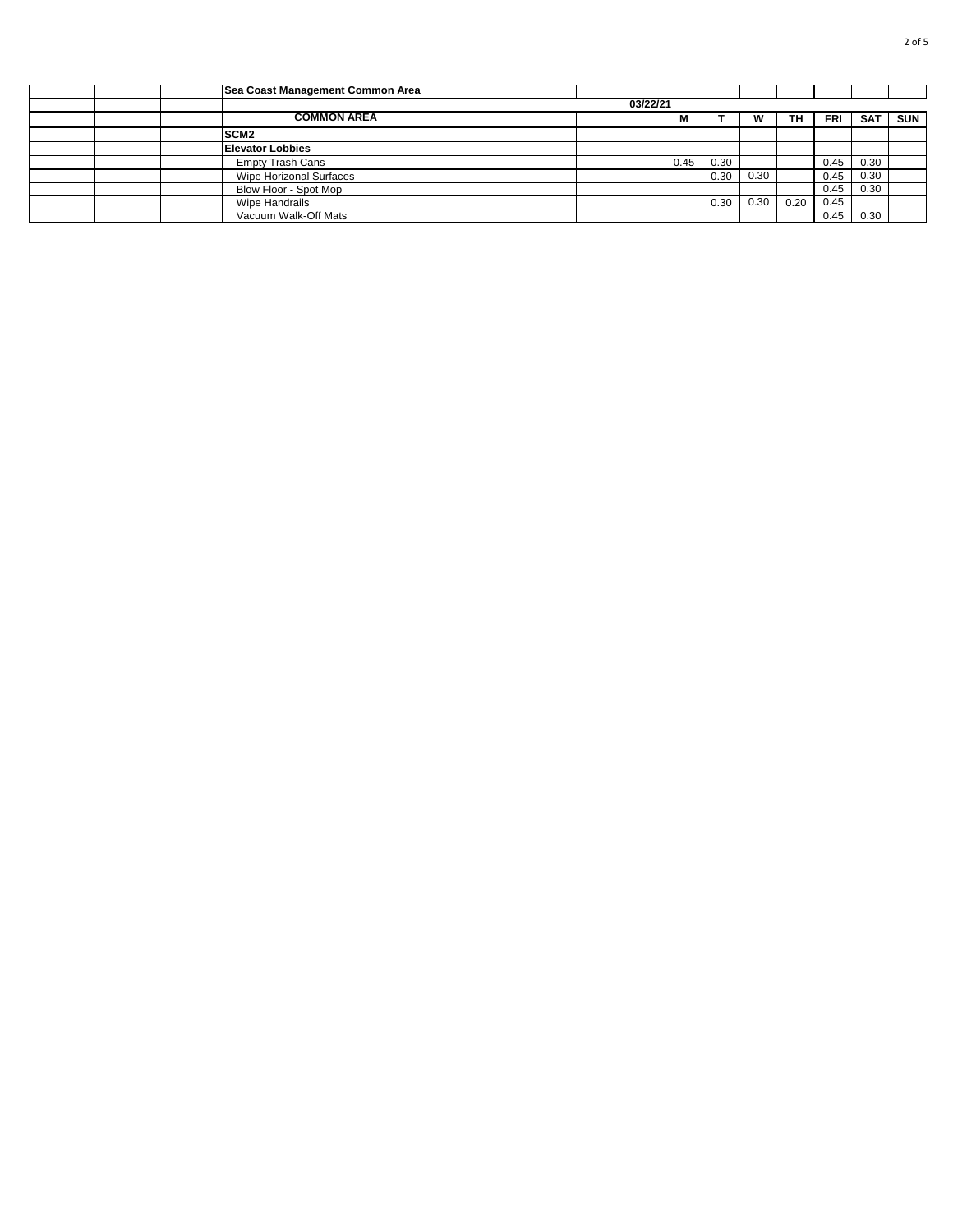|  | Sea Coast Management Common Area                       |          |      |              |   |      |            |      |            |
|--|--------------------------------------------------------|----------|------|--------------|---|------|------------|------|------------|
|  | <b>COMMON AREA</b>                                     | 03/22/21 |      |              |   |      |            |      |            |
|  |                                                        |          | M    | $\mathsf{T}$ | W | TH   | <b>FRI</b> | SAT  | <b>SUN</b> |
|  | Clean Both sides of Door Glass<br>Clean windows In/Out |          | 0.45 |              |   |      | 0.45       | 0.30 |            |
|  | Sanatize luggage carts                                 |          |      |              |   |      |            | 0.40 |            |
|  | Elevator & Interiors                                   |          |      |              |   |      |            |      |            |
|  | Wipe Down Interior Panels                              |          |      |              |   |      | 0.45       |      |            |
|  | Sheila Shine<br>Clean tracks hard wire brush           |          |      |              |   |      | 0.45       |      |            |
|  | Mop floor & corners                                    |          | 1.00 |              |   |      |            |      |            |
|  | Full sanatize                                          |          | 0.45 |              |   | 1.00 |            |      | 0.45       |
|  | <b>Walkways &amp; Stairwell</b>                        |          |      |              |   |      |            |      |            |
|  | Items in walkways? Picture report to office            |          |      |              |   |      |            |      |            |
|  | Blow<br>Spot Mop                                       |          |      |              |   |      |            |      |            |
|  | Pick up trash                                          |          |      |              |   |      |            |      |            |
|  | Wipe Handrails                                         |          |      |              |   |      |            |      |            |
|  | Wash down                                              |          |      |              |   |      |            |      |            |
|  | Pressure Wash<br><b>Laundry Rooms</b>                  |          |      |              |   |      |            |      |            |
|  | Sweep-Spot Mop                                         |          |      |              |   |      |            |      | 1.00       |
|  | <b>Empty Trash Cans</b>                                |          |      |              |   |      |            |      |            |
|  | <b>Wipe Horizonal Surfaces</b>                         |          |      |              |   |      |            |      |            |
|  | Ducts cleaned out<br><b>Parking lots</b>               |          |      |              |   |      |            |      |            |
|  | Garbage Pick up                                        |          | 0.35 | 0.35         |   |      |            |      |            |
|  | Trash Chutes - Clear                                   |          |      |              |   |      | 0.20       |      |            |
|  | Trash Chutes - Deorderized                             |          |      |              |   |      |            |      |            |
|  | <b>Pressure Wash Trash Receptacle</b>                  |          |      |              |   |      |            |      |            |
|  | Recycle Area cleaned<br>Recycle Bins pressure washed   |          | 1.00 |              |   |      |            |      |            |
|  | Numbers stenciled                                      |          |      |              |   |      |            |      |            |
|  | Lines striped                                          |          |      |              |   |      |            |      |            |
|  | Tagging cars-Summer                                    |          |      |              |   |      |            |      |            |
|  | Towing-Summer<br>NO BLOWING SAND IN DRAINS!            |          |      |              |   |      |            |      |            |
|  | Dumpster Enclosure                                     |          | 0.45 |              |   |      |            |      |            |
|  | Consolidate Bulk                                       |          | 0.45 |              |   |      |            |      |            |
|  | SCM <sub>3</sub>                                       |          |      |              |   |      |            |      |            |
|  | <b>Elevator Lobbies</b><br><b>Empty Trash Cans</b>     |          | 0.45 |              |   |      | 0.45       |      | 0.30       |
|  | <b>Wipe Horizonal Surfaces</b>                         |          |      | 0.30         |   | 0.30 | 0.45       |      | 0.30       |
|  | Blow Floor - Spot Mop                                  |          |      |              |   |      | 0.45       |      | 0.30       |
|  | <b>Wipe Handrails</b>                                  |          |      | 0.30         |   |      | 0.45       |      |            |
|  | Vacuum Walk-Off Mats<br>Clean Both sides of Door Glass |          |      |              |   |      | 0.45       |      |            |
|  | Clean windows In/Out                                   |          |      |              |   |      |            |      | 0.30       |
|  | Sanatize luggage carts                                 |          |      |              |   |      |            |      |            |
|  | Elevator & Interiors                                   |          |      |              |   |      |            |      |            |
|  | Wipe Down Interior Panels                              |          |      |              |   |      | 0.45       |      |            |
|  | Sheila Shine                                           |          |      |              |   |      | 0.45       |      |            |
|  | Clean tracks hard wire brush                           |          |      |              |   |      |            |      |            |
|  | Mop floor & corners                                    |          | 1.00 |              |   |      |            |      |            |
|  | Full sanatize<br><b>Walkways &amp; Stairwell</b>       |          | 0.45 |              |   | 1.00 |            |      | 0.45       |
|  | Items in walkways? Picture report to office            |          |      |              |   |      |            |      |            |
|  | <b>Blow</b>                                            |          |      |              |   |      |            |      |            |
|  | Spot Mop                                               |          |      |              |   |      |            |      |            |
|  | Pick up trash                                          |          |      |              |   |      |            |      |            |
|  | Wipe Handrails                                         |          |      |              |   |      |            |      |            |
|  | Wash down                                              |          |      |              |   |      |            |      |            |
|  | Pressure Wash<br><b>Laundry Rooms</b>                  |          |      |              |   |      |            |      |            |
|  | Sweep-Spot Mop                                         |          |      |              |   |      |            |      | 1.00       |
|  | <b>Empty Trash Cans</b>                                |          |      |              |   |      |            |      | 0.30       |
|  | Wipe Horizonal Surfaces                                |          |      |              |   |      |            |      |            |
|  | Ducts cleaned out<br><b>Parking lots</b>               |          |      |              |   |      |            |      |            |
|  | Garbage Pick up                                        |          | 0.35 |              |   |      |            |      |            |
|  | Trash Chutes - Clear                                   |          |      |              |   |      | 0.45       |      |            |
|  | Trash Chutes - Deorderized                             |          |      |              |   |      | 0.45       |      |            |
|  | Pressure Wash Trash Receptacle<br>Recycle Area cleaned |          | 1.00 |              |   |      | 0.45       |      |            |
|  | Recycle Bins pressure washed                           |          |      |              |   |      | 0.45       |      |            |
|  | Lines striped                                          |          |      |              |   |      |            |      |            |
|  | <b>Test Building Lights</b>                            |          |      |              |   |      |            |      |            |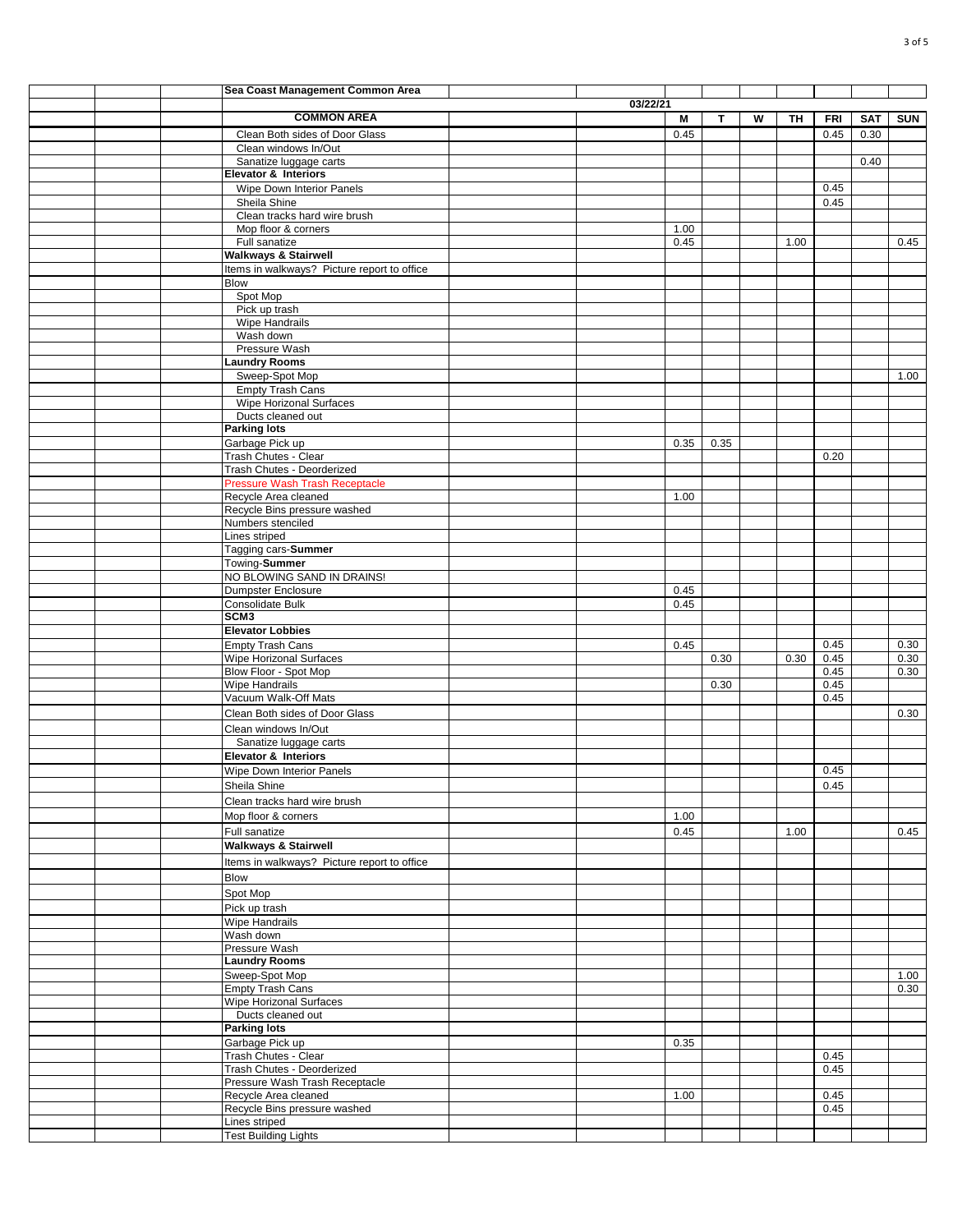|  | Sea Coast Management Common Area |          |      |            |            |            |            |            |            |
|--|----------------------------------|----------|------|------------|------------|------------|------------|------------|------------|
|  |                                  | 03/22/21 |      |            |            |            |            |            |            |
|  | <b>COMMON AREA</b>               |          | M    |            | W          | TH.        | FRI        | <b>SAT</b> | <b>SUN</b> |
|  | Tagging cars-Summer              |          |      |            |            |            |            |            |            |
|  | Towing-Summer                    |          |      |            |            |            |            |            |            |
|  | Pressure Wash Trash Receptacle   |          |      |            |            |            |            |            |            |
|  | Clean/Deodorize Trash Chute      |          |      |            |            |            |            |            |            |
|  | NO BLOWING SAND IN DRAINS!       |          |      |            |            |            |            |            |            |
|  | Dumpster Enclosure               |          | 0.45 |            |            |            |            |            |            |
|  | Consolidate Bulk                 |          | 0.45 |            |            |            |            |            |            |
|  |                                  |          |      |            |            |            |            |            |            |
|  | <b>Breaks</b>                    |          |      |            |            |            |            |            |            |
|  | Chris                            |          | 0.30 | 0.30       | 0.30       | 0.30       | 0.30       | <b>OFF</b> | <b>OFF</b> |
|  | Derick                           |          | 0.30 | <b>OFF</b> | <b>OFF</b> | <b>OFF</b> | <b>OFF</b> | 0.30       | 0.30       |
|  |                                  |          |      |            |            |            |            |            |            |
|  |                                  |          |      |            |            |            |            |            |            |